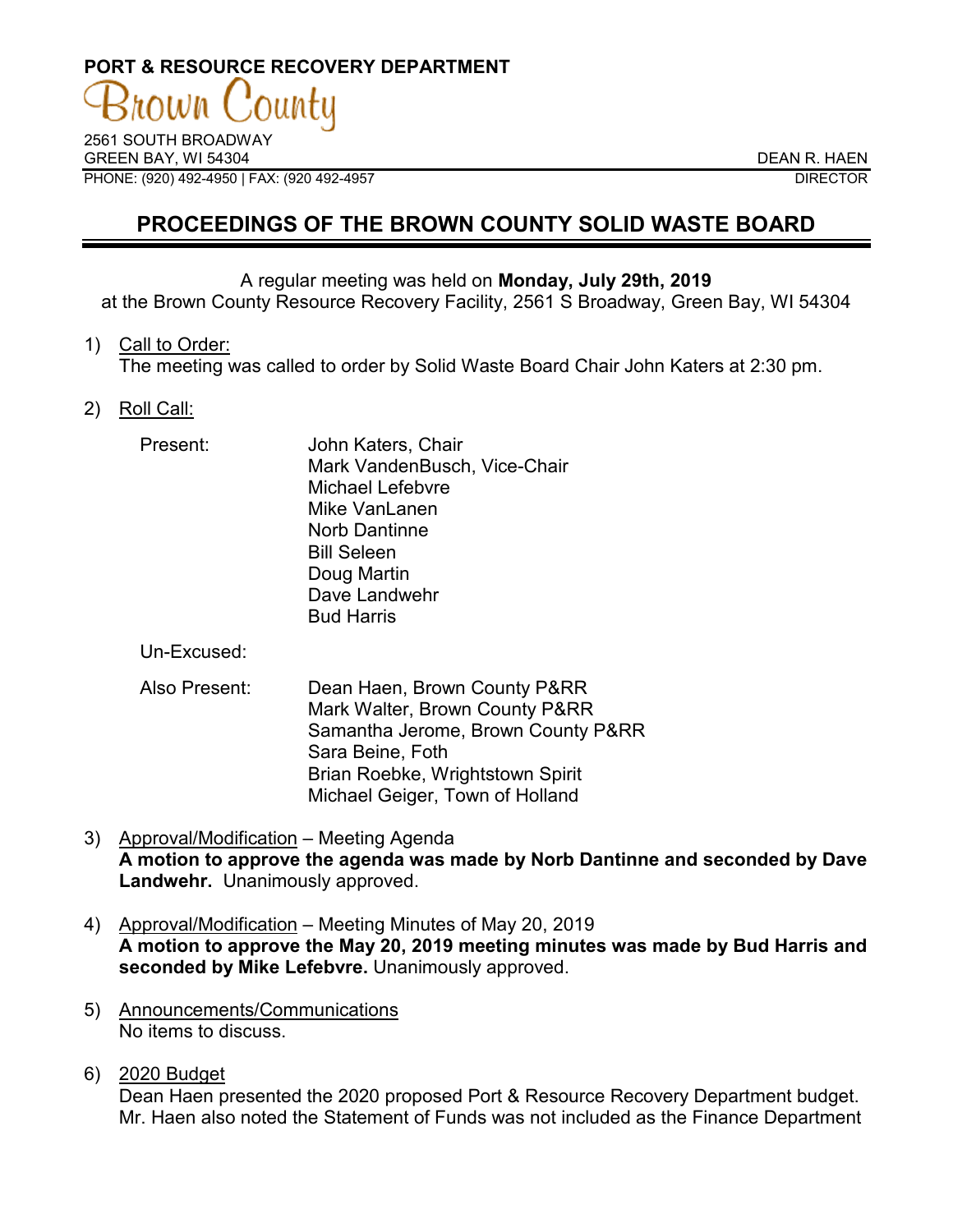had not completed it in time. In the past, Mr. Haen had prepared a draft of the Statement of Funds, but decided to not include it since the numbers would change. The Statement of Funds will be presented at the September Solid Waste Board Meeting.

New 2020 initiatives:

## SOLID WASTE

• The Solid Waste area utilizes a tiered tipping fee system. The Preferred Contract rate and Contract rate are contractually bound to no more than the increase based on the change in the Consumer Price Index (CPI) for Urban Wage Earners and Clerical Workers from June 2018 to June 2019 which was a 1.44% increase. Because the June 2017 to June 2018 CPI was 3.09% and Brown County used 2.51% as the increase for the 2019 budget, the composite change for 2020 would be 2.02%. Brown County is budgeting for 2.0% increase. Prior to this year, for the past 7 years, Brown County has not raised the Preferred Contract and Contract rate customers the actual full CPI increase.

The tiered tipping fee system provides long-term and high tonnage customers with the best available tipping fees. All municipal customers of Brown County are eligible for the Preferred Contract rate no matter their tonnage level. Customers with short-term contracts and/or low tonnage are eligible for the Contract rate. Customers with no commitment to Brown County are offered the Gate rate.

Brown County continues to experience an increasing number of small users of the Solid Waste Transfer Station. This is likely the result of municipalities charging for bulk pick-up. The congestion continues to increase at the scale house and within the transfer station from residential customers. Additional staffing on Saturdays is scheduled to help traffic and process customers. Minimum delivery charge will increase from \$21.00 to \$22.00 for up to 800 lbs.

- The BOW landfill at Outagamie County will not see an increase in landfill tipping fees.
- South Landfill excavation will begin estimated at \$6M. Initial staff needs will include a Resource Recovery Technician for construction supervision and a Landfill Manager in late 2020 for overseeing 2021 landfill and ancillary facilities construction. The lower level of the Recycling Transfer Station will be remodeled with cubicles and computer equipment estimated at \$25,000.
- After DNR review and comments on the South Landfill Plan of Operation submittal, additional engineering work estimated at \$50,000 is being budgeted.
- Replace WLF leachate tank estimated at \$150,000
- Install new candlestick flares at the East and West landfill as a result of reducing gas flow estimated at \$235,000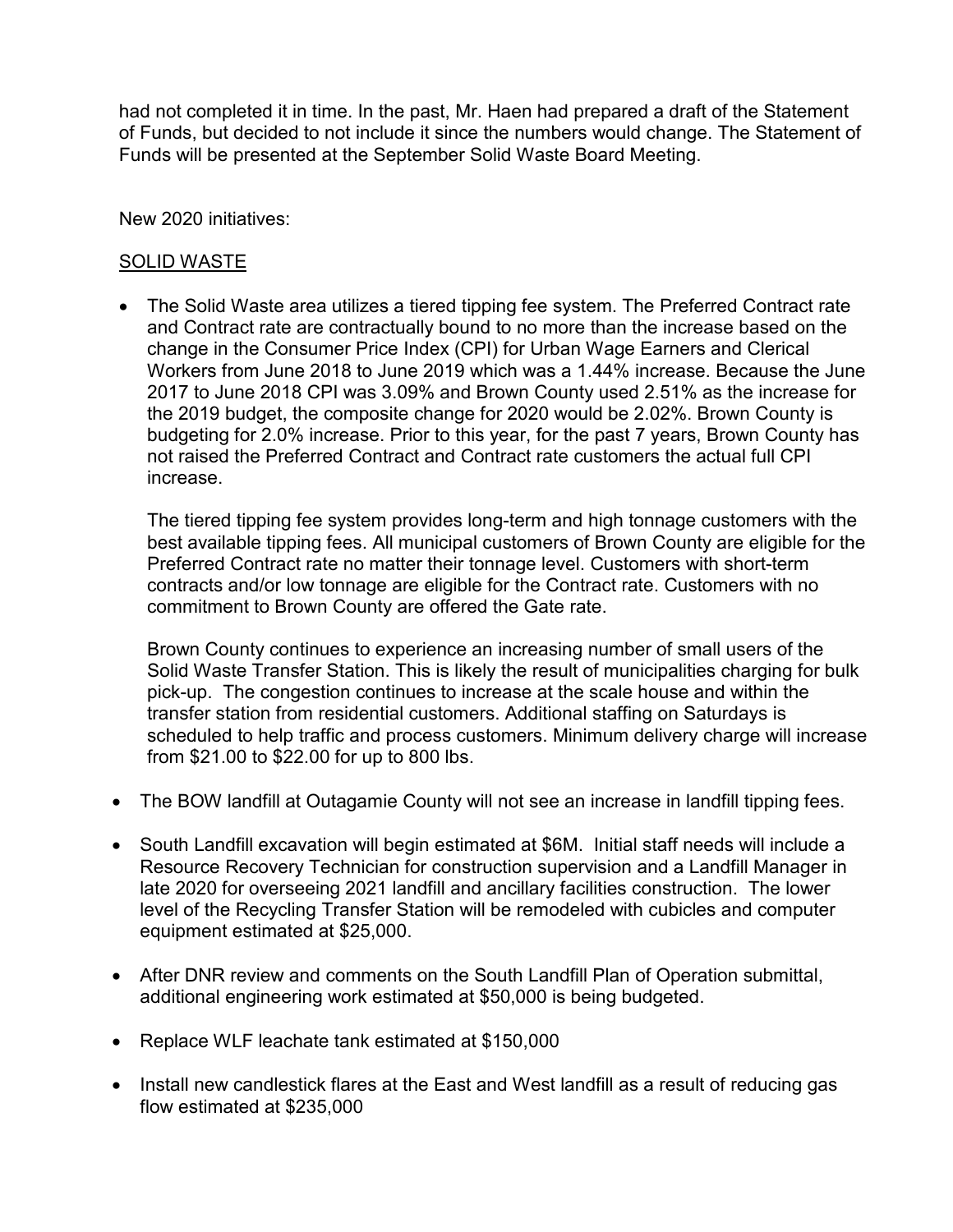- Replacement of West Landfill 4-wheeler with a UTV is budgeted at \$28,000.
- Evaluate and consider extending BOW Cooperative Landfill Plan beyond the South Landfill.

## **RECYCLING**

- Recycling is state law, provides well-known environmental benefits and is better than landfilling the valuable resources. World markets for recycling commodities have significantly declined from averaging \$100/ton in previous years to \$36/ton in June 2019, requiring Brown County to charge for recyclables. Brown County is anticipating the markets to remain depressed and is budgeting a \$30/ton charge to cover the difference in processing costs/ton and commodity revenue/ton.
- Brown County has adjusted the Recycling TIP Fee Tiers to better align with the rates at the BOW Single Stream Recovery Facility. This allows for a better rate to municipal partners who bring in higher value residential material while ensuring that the cost of lower value commercial material is covered.
- The BOW Single Stream Recycling Facility will enter its 11<sup>th</sup> full year of operation in 2020. The facility processes more than 110,000 tons/yr. and is beginning to replace the original equipment. Capital investment will be paid by each county using proceeds from the sale of recyclables retained in a capital reserve fund.

## HAZARDOUS MATERIAL RECOVERY (HMR)

- The HMR program will continue to work on growing VSQG business users and renegotiating contracts with partners to reduce program costs.
- Replacement of the HMR forklift is expected to cost \$35,000.
- The HMR program is budgeting \$18,630 in Clean Sweep, Ag Clean Sweep and Drug Grants from WI-DATCP. The total grant will be in the amount of \$52,310 with the difference being distributed directly to the partner counties.

### **A motion to approve the 2020 Budget was made by John Katers and seconded by Bill Seleen.** Unanimously approved.

7) South Landfill

Mr. Haen explained that the department is putting out RFBs for construction of the South Landfill (SLF). The plan is to have the landfill operational by January 2022. Next year the excavation of clay will begin as well as putting out bids for purchasing equipment and construction. The liner of the landfill is planning to be put down in 2021.